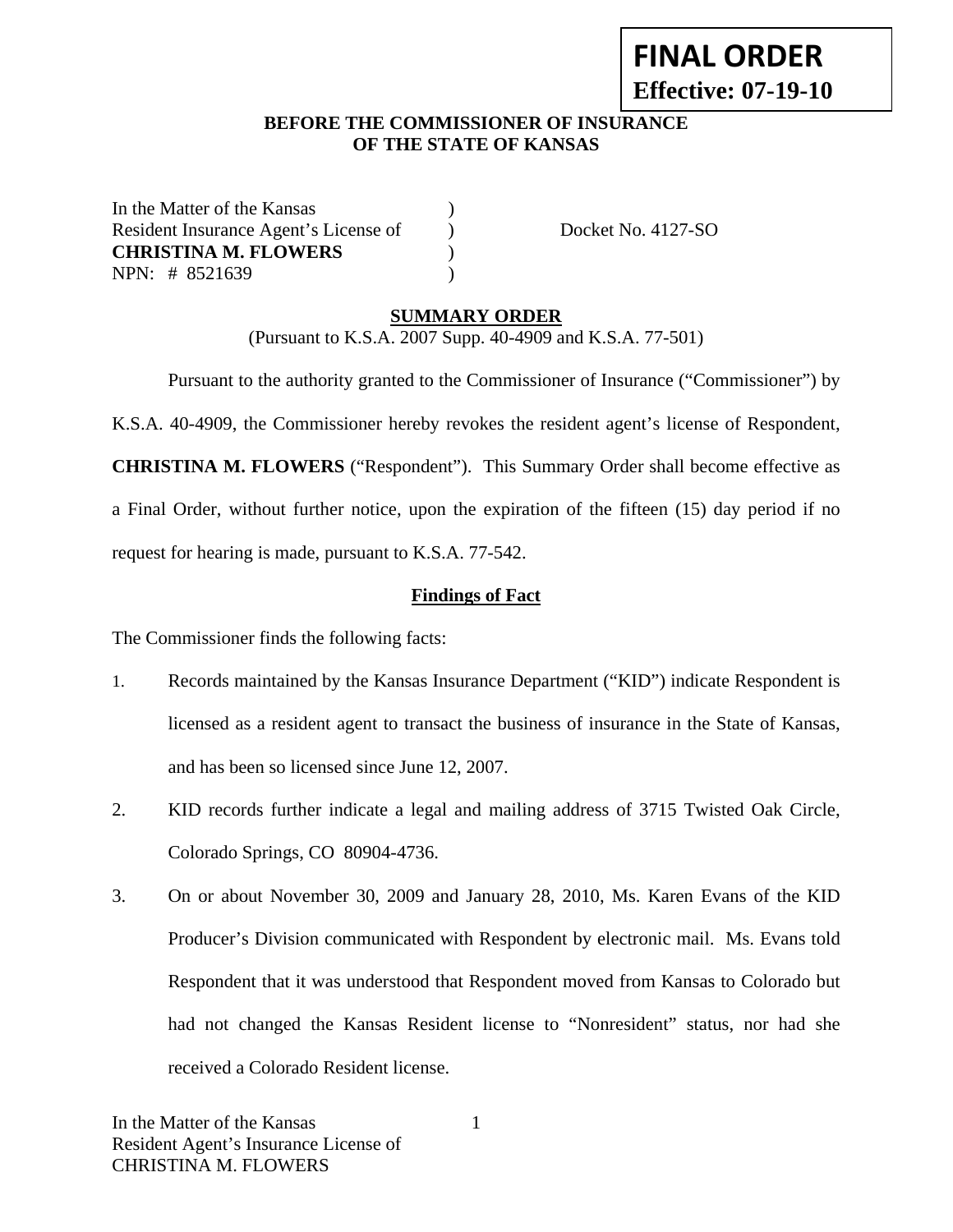- 4. On March 4, 2010 Ms. Nancy Strasburg, Acting Director of KID Producer's Division wrote to Respondent requesting an explanation or response to the information to be received at KID by March 18, 2010. To date, no answer has been received.
- 5. On March 23, 2010, the undersigned staff attorney wrote to Respondent outlining the above issues and inviting Respondent to respond within fifteen (15) business days. The letter has not been returned and the Respondent has not replied.

# **Applicable Law**

- 6. K.S.A. 40-4909 states, in pertinent part:
	- (a) The commissioner may deny, suspend, revoke, or refuse renewal of any license issued under this act if the commissioner finds that the applicant or license holder has:
		- (8) Used any fraudulent, coercive, or dishonest practice, or demonstrated any incompetence, untrustworthiness or financial irresponsibility in the conduct of business in this state or elsewhere.
- 7. K.S.A. 40-2,125(b) provides that a producer must respond to any proper inquiry of the Commissioner.

# **Conclusions of Law**

- 8. The Commissioner has jurisdiction over CHRISTINA M. FLOWERS as well as the subject matter of this proceeding, and such proceeding is held in the public interest.
- 9. The Commissioner finds that Respondent's Kansas resident license may be revoked because she did not respond to a proper inquiry of the Commissioner
- 10. The Commissioner finds, pursuant to K.S.A. 40-4909(b), that the insurable interests of the public are not properly served under Respondent's license.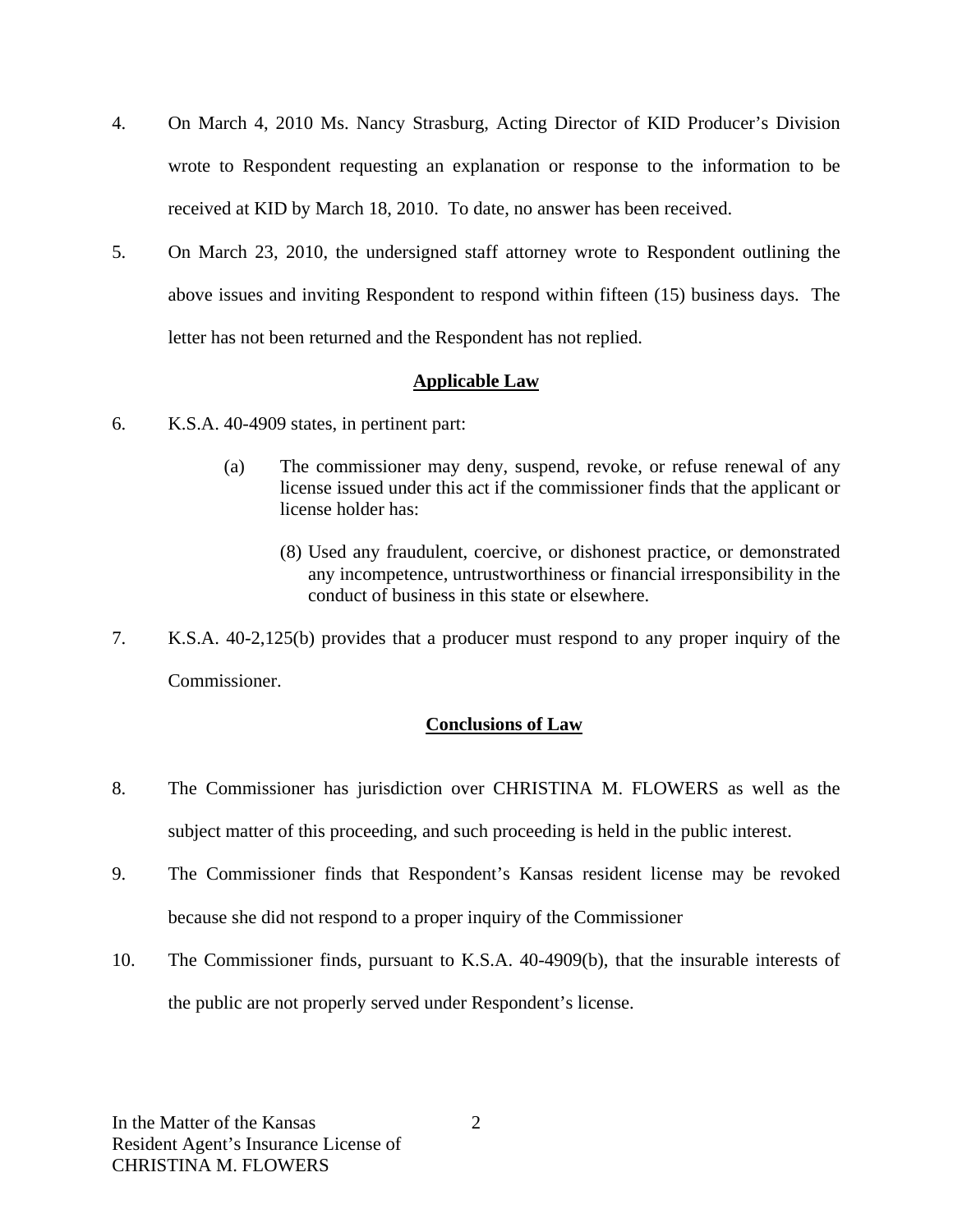11. Accordingly, the Commissioner concludes sufficient grounds exist for the revocation of the insurance agent's license of CHRISTINA M. FLOWERS pursuant to K.S.A. 40- 4909(a) and (b).

#### **IT IS THEREFORE ORDERED BY THE COMMISSIONER OF INSURANCE THAT:**

1. The Kansas Resident Insurance Agent's License of CHRISTINA M. FLOWERS is hereby **REVOKED** effective the effective date of this Order.

2. **IT IS FURTHER ORDERED** that CHRISTINA M. FLOWERS shall **CEASE**  and **DESIST** from the sale, solicitation or negotiation of insurance and/or receiving compensation deriving from the sale, solicitation or negotiation of insurance conducted after the effective date of this Order.

# **NOTICE AND OPPORTUNITY FOR HEARING**

CHRISTINA M. FLOWERS, within fifteen (15) days of service of this Summary Order, may file with the Kansas Insurance Department a written request for hearing on this Summary Order, as provided by K.S.A. 77-542. In the event a hearing is requested, such request should be directed to:

John W. Campbell, General Counsel Kansas Insurance Department 420 S.W.  $9^{th}$  Street Topeka, Kansas 66612

Any costs incurred as a result of conducting any administrative hearing shall be assessed against the agent/agency who is the subject of the hearing as provided by K.S.A. 40-4909(f). Costs shall include witness fees, mileage allowances, any costs associated with reproduction of documents which become part of the hearing record, and the expense of making a record of the hearing.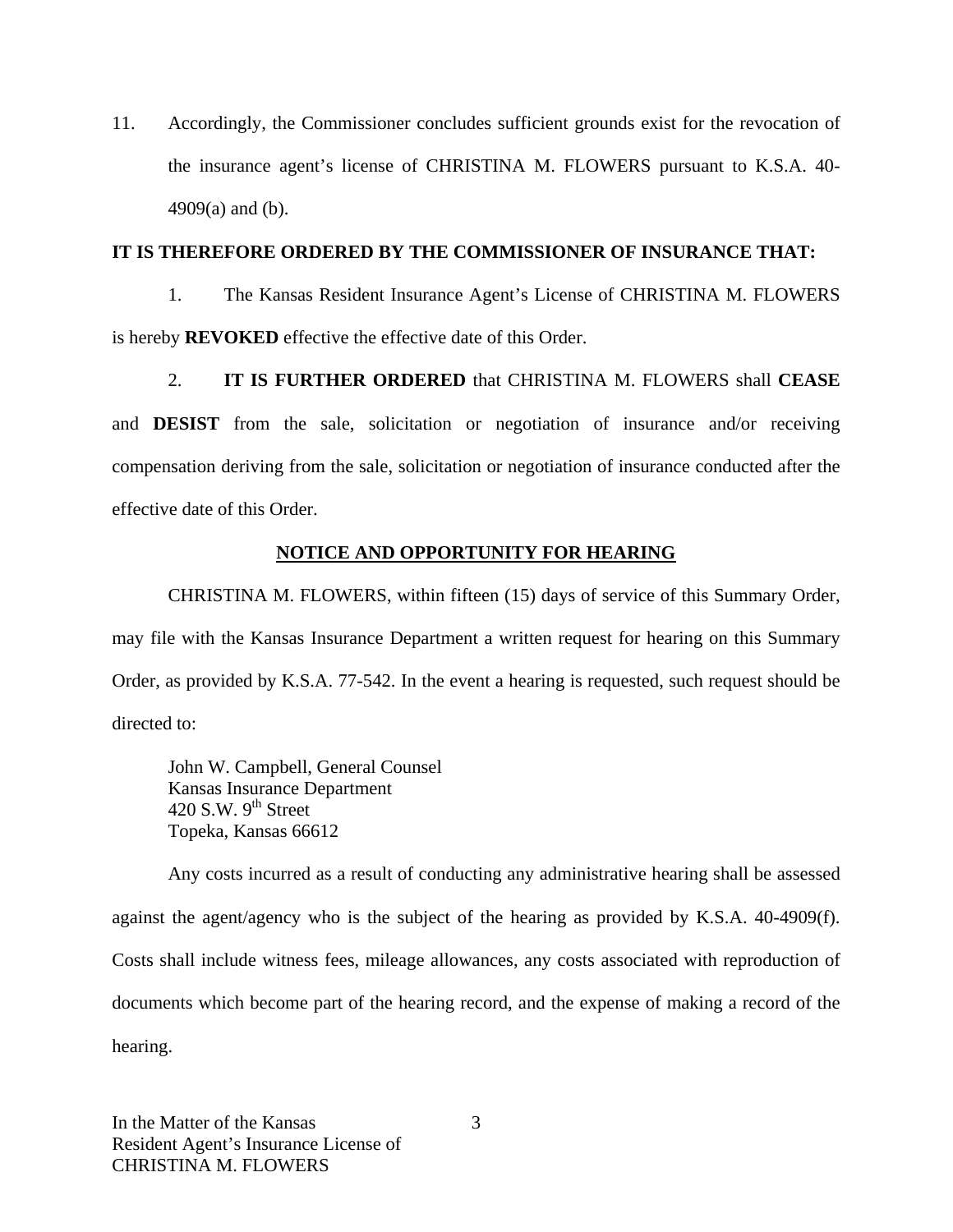If a hearing is not requested, this Summary Order shall become effective as a Final Order,

without further notice, upon the expiration of the fifteen (15) day period for requesting a hearing.

The Final Order will constitute final agency action in the matter.

In the event the Respondent files a petition for judicial review, the agency officer designated pursuant to K.S.A. 77-613(e) to receive service of a petition for judicial review on

behalf of the Kansas Insurance Department is:

John W. Campbell, General Counsel Kansas Insurance Department 420 S.W.  $9^{th}$  St. Topeka, Kansas 66612

# IT IS SO ORDERED THIS  $28^{th}$  DAY OF \_\_\_June\_\_\_\_, 2010, IN THE CITY OF **TOPEKA, COUNTY OF SHAWNEE, STATE OF KANSAS.**



 $\frac{1}{s}$  Sandy Praeger Sandy Praeger EPARTMENT VOLTER COMMISSIONER OF Insurance

 $\angle$ s/ John W. Campbell John W. Campbell General Counsel